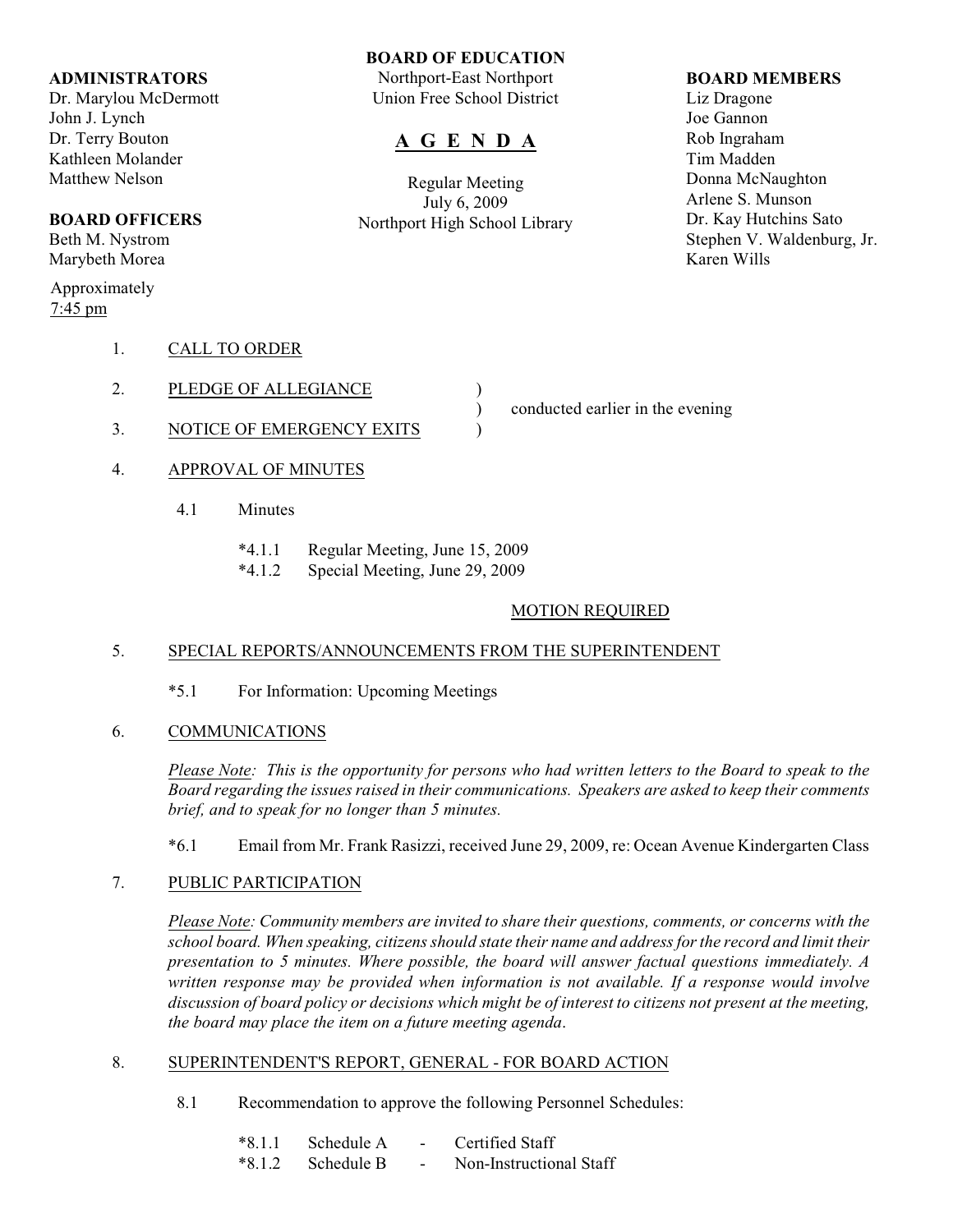| $*8.1.3$ Schedule C           | - Salary Transfers               |
|-------------------------------|----------------------------------|
| *8.1.4 Schedule D - Extra Pay |                                  |
| *8.1.5 Schedule J             | - Committee on Special Education |
| *8.1.6 Schedule M - Tenure    |                                  |

### MOTION REQUIRED

- 8.2 Recommendation to receive for a first reading revisions to the following policies:
	- \*8.2.1 Policy #5020.1, *"Sexual Harassment of Students"*
	- \*8.2.2 Policy #5020.4, *"Hazing, Harassment and Bullying of Students"*
	- \*8.2.3 Policy #9510.4, *"Terms and Conditions of Employment for Security Personnel"*

### MOTION REQUIRED

#### 9. SUPERINTENDENT'S REPORT, FINANCIAL - FOR BOARD ACTION

9.1 Recommendation to take specified action on the following BIDS:

EDUCATIONAL \*9.1.1 Award - Driver Education - In-car Instruction

#### MOTION REQUIRED

\*9.2 Recommendation to declare the attached list of selected equipment as surplus approving disposal in accordance with Board Policy.

## MOTION REQUIRED

\*9.3 Recommendation to approve the attached resolution agreement for special education services for a high school student - enclosed for Board members.

#### MOTION REQUIRED

\*9.4 Recommendation to approve Western SuffolkBOCES commitments for the 2009-2010 school year.

#### MOTION REQUIRED

\*9.5 Recommendation to approve invoice from the Nassau-Suffolk School Boards Association, Inc., re: 2009-2010 Board membership dues - enclosed for Board members.

#### MOTION REQUIRED

- 9.6 Recommendation to receive the following donation to the District:
	- 9.6.1 A 1995 8-passenger GMC Safari by Mr. Stephen V. Waldenburg, Jr. value estimated by the donor to be approximately \$600.

#### MOTION REQUIRED